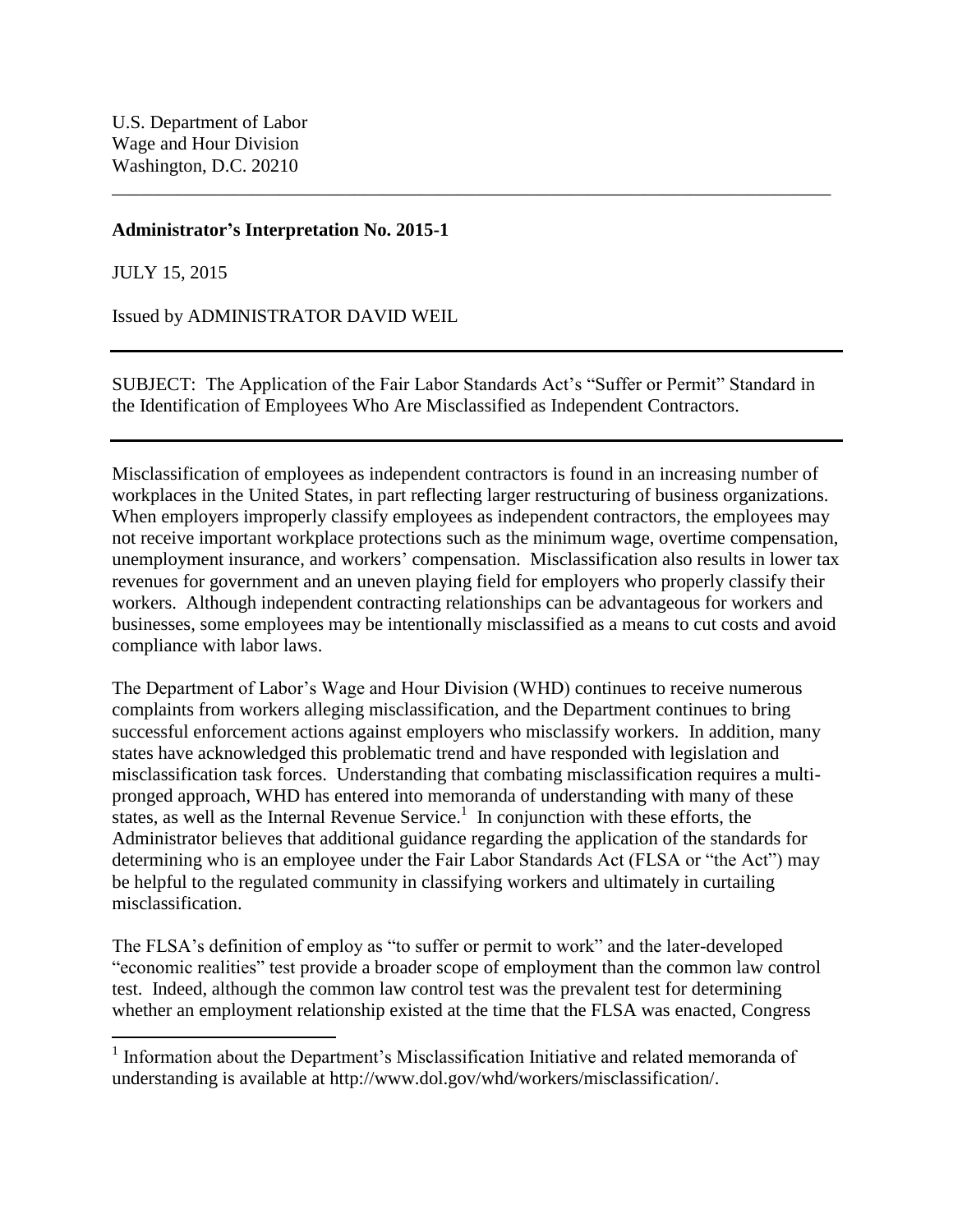rejected the common law control test in drafting the FLSA. *See Walling v. Portland Terminal Co.*, 330 U.S. 148, 150-51 (1947)*.* Instead, the FLSA defines "employ" broadly as including "to suffer or permit to work," 29 U.S.C. 203(g), which clearly covers more workers as employees, *see U.S. v. Rosenwasser*, 323 U.S. 360, 362-63 (1945).

In order to make the determination whether a worker is an employee or an independent contractor under the FLSA, courts use the multi-factorial "economic realities" test, which focuses on whether the worker is economically dependent on the employer or in business for him or herself.<sup>2</sup> A worker who is economically dependent on an employer is suffered or permitted to work by the employer. Thus, applying the economic realities test in view of the expansive definition of "employ" under the Act, most workers are employees under the FLSA. The application of the economic realities factors must be consistent with the broad "suffer or permit to work" standard of the FLSA.

This Administrator's Interpretation first discusses the pertinent FLSA definitions and the breadth of employment relationships covered by the FLSA. When determining whether a worker is an employee or independent contractor, the application of the economic realities factors should be guided by the FLSA's statutory directive that the scope of the employment relationship is very broad. This Administrator's Interpretation then addresses each of the factors, providing citations to case law and examples. All of the factors must be considered in each case, and no one factor (particularly the control factor) is determinative of whether a worker is an employee. Moreover, the factors themselves should not be applied in a mechanical fashion, but with an understanding that the factors are indicators of the broader concept of economic dependence. Ultimately, the goal is not simply to tally which factors are met, but to determine whether the worker is economically dependent on the employer (and thus its employee) or is really in business for him or herself (and thus its independent contractor). The factors are a guide to make this ultimate determination of economic dependence or independence.<sup>3</sup>

 $\overline{a}$ 

 $2^2$  While most misclassified employees are labeled "independent contractors," the Department has seen an increasing number of instances where employees are labeled something else, such as "owners," "partners," or "members of a limited liability company." In these instances, the determination of whether the workers are in fact FSLA covered employees is also made by applying an economic realities analysis.

 $3$  The analysis in this Administrator's Interpretation should also be applied in determining whether a worker is an employee or an independent contractor in cases arising under the Migrant and Seasonal Agricultural Worker Protection Act (MSPA) and the Family and Medical Leave Act (FMLA). MSPA expressly adopts the FLSA's definition of "employ" as MSPA's definition of "employ" and thus incorporates the broad "suffer or permit" standard for determining the scope of employment relationships. *See* 29 U.S.C. 1802(5) ("The term 'employ' has the meaning given such term under [the FLSA, 29 U.S.C. 203(g)]."); *see also* 29 C.F.R. 500.20(h)(1)-(4). The FMLA also adopts the FLSA's definition of "employ" for employer coverage and employee eligibility purposes (subject to additional eligibility requirements). *See* 29 U.S.C. 2611(3); 29 C.F.R. 825.105.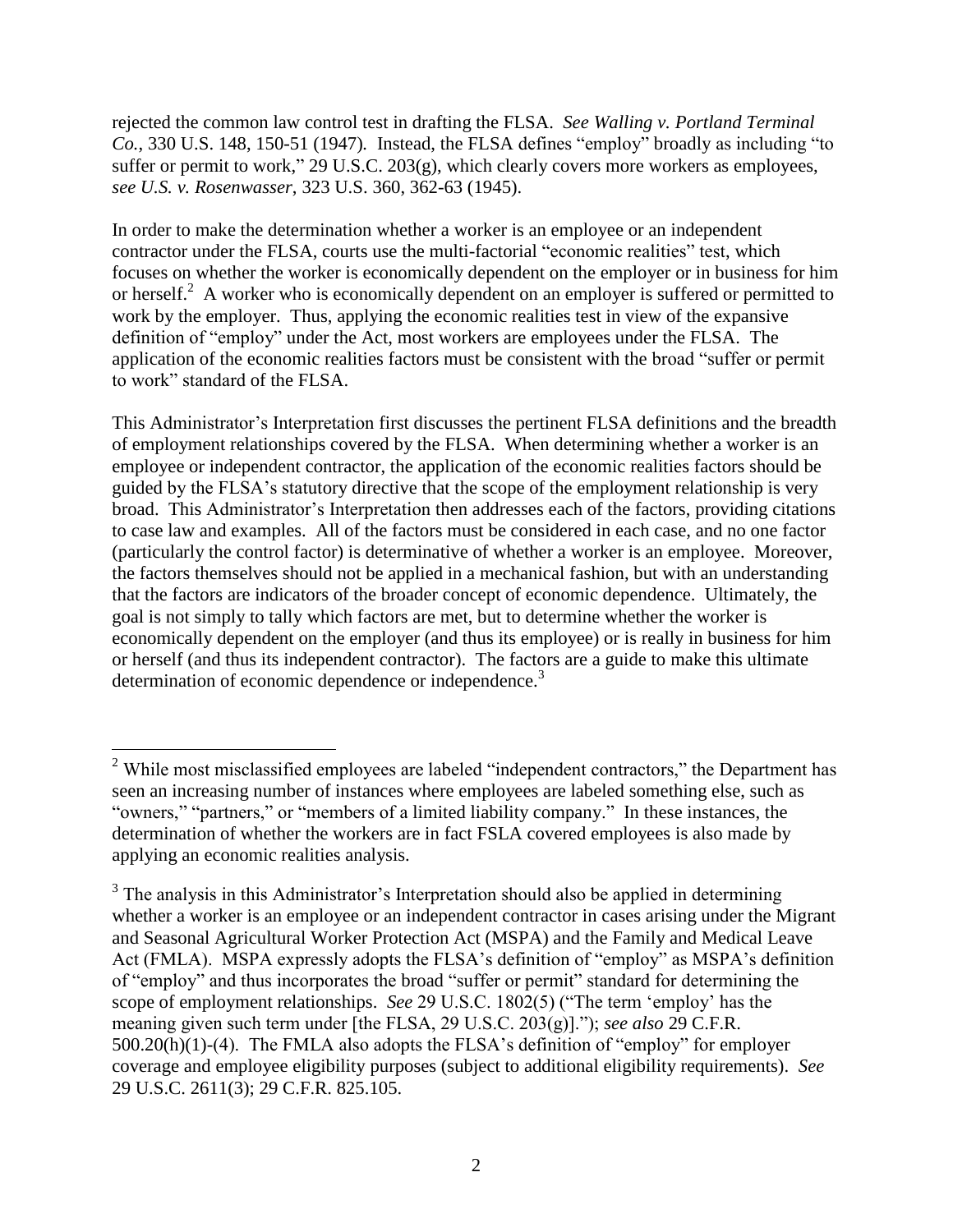# **I. The Economic Realities Factors Should Be Applied in View of the FLSA's Broad Scope of Employment and "Suffer or Permit" Standard**

The FLSA's definitions establish the scope of the employment relationship under the Act and provide the basis for distinguishing between employees and independent contractors. The FLSA defines "employee" as "any individual employed by an employer," 29 U.S.C. 203(e)(1), and "employer" as including "any person acting directly or indirectly in the interest of an employer in relation to an employee," 29 U.S.C. 203(d). The FLSA's definition of "'employ' includes to suffer or permit to work." 29 U.S.C. 203(g). This "suffer or permit" concept has broad applicability and is critical to determining whether a worker is an employee and thus entitled to the Act's protections.

The "suffer or permit" standard was specifically designed to ensure as broad of a scope of statutory coverage as possible. *See Rosenwasser*, 323 U.S. at 362-63 ("A broader or more comprehensive coverage of employees . . . would be difficult to frame."); *Nationwide Mut. Ins. Co. v. Darden*, 503 U.S. 318, 326 (1992) ("employ" is defined with "striking breadth"). The Supreme Court "has consistently construed the Act 'liberally to apply to the furthest reaches consistent with congressional direction,' recognizing that broad coverage is essential to accomplish the [Act's] goal . . . ." *Tony & Susan Alamo Found. v. Sec'y of Labor*, 471 U.S. 290, 296 (1985) (quoting *Mitchell v. Lublin, McGaughy & Assocs.*, 358 U.S. 207, 211 (1959)) (internal citation omitted).

The history of the "suffer or permit" standard highlights its broad applicability. Prior to the FLSA's enactment, the phrase "suffer or permit" (or variations of the phrase) was commonly used in state laws regulating child labor and was "designed to reach businesses that used middlemen to illegally hire and supervise children." *Antenor v. D & S Farms*, 88 F.3d 925, 929 n.5 (11th Cir. 1996). A key rationale underlying the "suffer or permit" standard in child labor laws was that the employer's opportunity to detect work being performed illegally and the ability to prevent it from occurring was sufficient to impose liability on the employer. *See, e.g., People ex rel. Price v. Sheffield Farms-Slawson-Decker Co.*, 225 N.Y. 25, 29-31 (N.Y. 1918). Thus, extending coverage of child labor laws to those who suffered or permitted the work was designed to expand child labor laws' coverage beyond those who controlled the child laborer, counter an employer's argument that it was unaware that children were working, and prevent employers from using agents to evade requirements.

Unlike the common law control test, which analyzes whether a worker is an employee based on the employer's control over the worker and not the broader economic realities of the working relationship, the "suffer or permit" standard broadens the scope of employment relationships covered by the FLSA. Indeed, the FLSA's statutory definitions (including "suffer or permit") rejected the common law control test that was prevalent at the time. As the Supreme Court explained:

[I]n determining who are "employees" under the Act, common law employee categories or employer-employee classifications under other statutes are not of controlling significance. This Act contains its own definitions, comprehensive enough to require its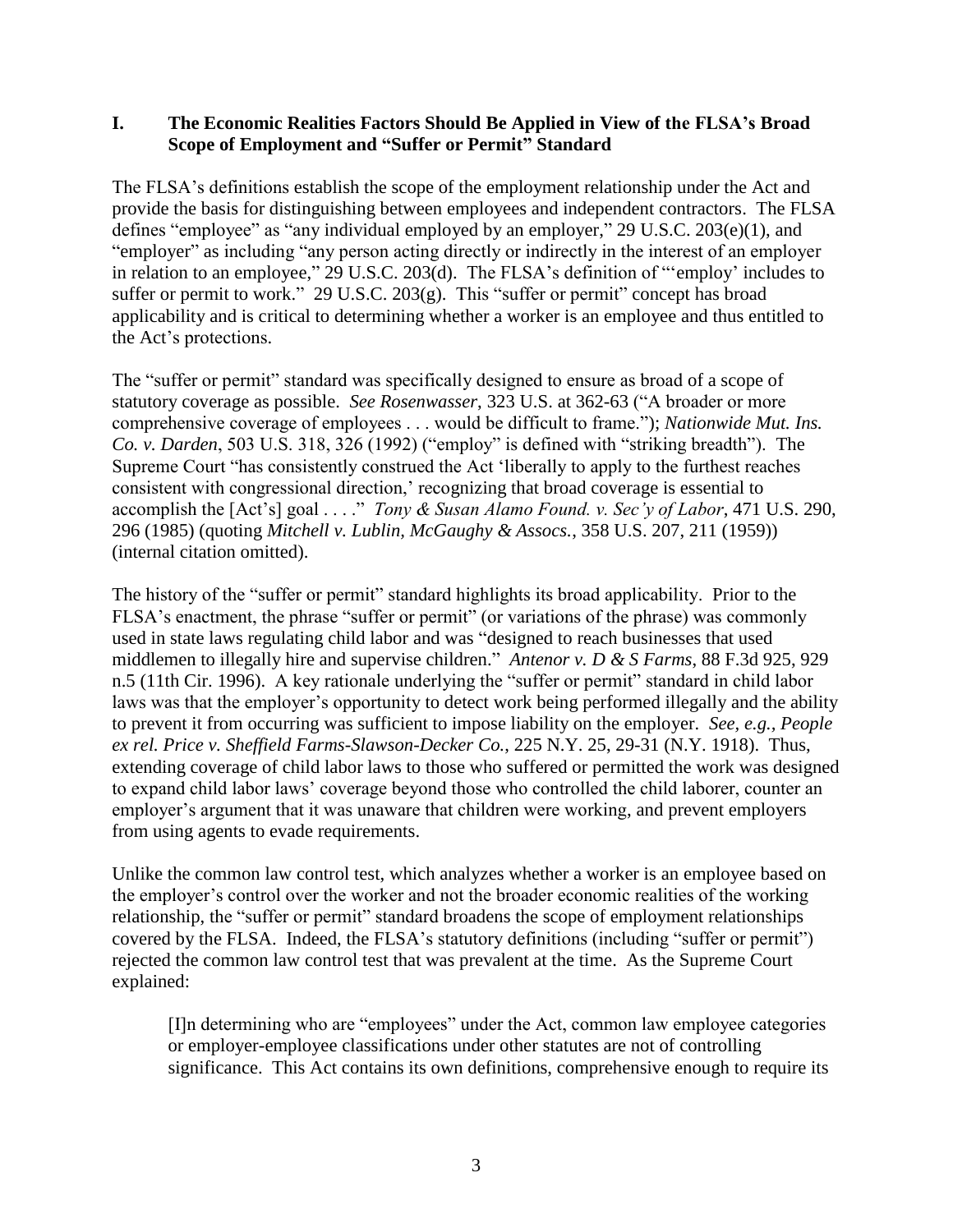application to many persons and working relationships, which prior to this Act, were not deemed to fall within an employer-employee category.

*Walling*, 330 U.S. at 150-51 (internal citation omitted); *see also Darden*, 503 U.S. at 326 (FLSA's "suffer or permit" standard for employment "stretches the meaning of 'employee' to cover some parties who might not qualify as such under a strict application of traditional agency law principles."); *Antenor*, 88 F.3d at 933 ("Indeed, the 'suffer or permit to work' standard was developed to assign responsibility to businesses that did not directly supervise putative employees."). Thus, the scope of employment under the FLSA is the "'broadest definition that has ever been included in any one act.'" *Rosenwasser*, 323 U.S. at 363 n.3 (quoting from statement of Senator Black on Senate floor).

An "entity 'suffers or permits' an individual to work if, as a matter of economic reality, the individual is dependent on the entity." *Antenor*, 88 F.3d at 929. The Supreme Court and Circuit Courts of Appeals have developed a multi-factor "economic realities" test to determine whether a worker is an employee or an independent contractor under the FLSA. *See, e.g., Tony & Susan Alamo*, 471 U.S. at 301 (noting that the test of employment under the FLSA is economic reality); *Goldberg v. Whitaker House Co-op, Inc.,* 366 U.S. 28, 33 (1961) (the economic realities of the worker's relationship with the employer control, rather than any technical concepts used to characterize that relationship). The factors typically include: (A) the extent to which the work performed is an integral part of the employer's business; (B) the worker's opportunity for profit or loss depending on his or her managerial skill; (C) the extent of the relative investments of the employer and the worker; (D) whether the work performed requires special skills and initiative; (E) the permanency of the relationship; and (F) the degree of control exercised or retained by the employer. 4

In undertaking this analysis, each factor is examined and analyzed in relation to one another, and no single factor is determinative. The "control" factor, for example, should not be given undue weight. The factors should be considered in totality to determine whether a worker is economically dependent on the employer, and thus an employee. The factors should not be applied as a checklist, but rather the outcome must be determined by a qualitative rather than a quantitative analysis. The application of the economic realities factors is guided by the overarching principle that the FLSA should be liberally construed to provide broad coverage for workers, as evidenced by the Act's defining "employ" as "to suffer or permit to work."

In applying the economic realities factors, courts have described independent contractors as those workers with economic independence who are operating a business of their own. On the other hand, workers who are economically dependent on the employer, regardless of skill level, are employees covered by the FLSA. *See, e.g., Hopkins v. Cornerstone Am.*, 545 F.3d 338, 343 (5th Cir. 2008) ("To determine if a worker qualifies as an employee, we focus on whether, as a matter of economic reality, the worker is economically dependent upon the alleged employer or

 $\overline{a}$ 

<sup>&</sup>lt;sup>4</sup> The number of factors and the exact articulation of the factors may vary some depending on the court. Courts routinely note that they may consider additional factors depending on the circumstances and that no one factor is determinative.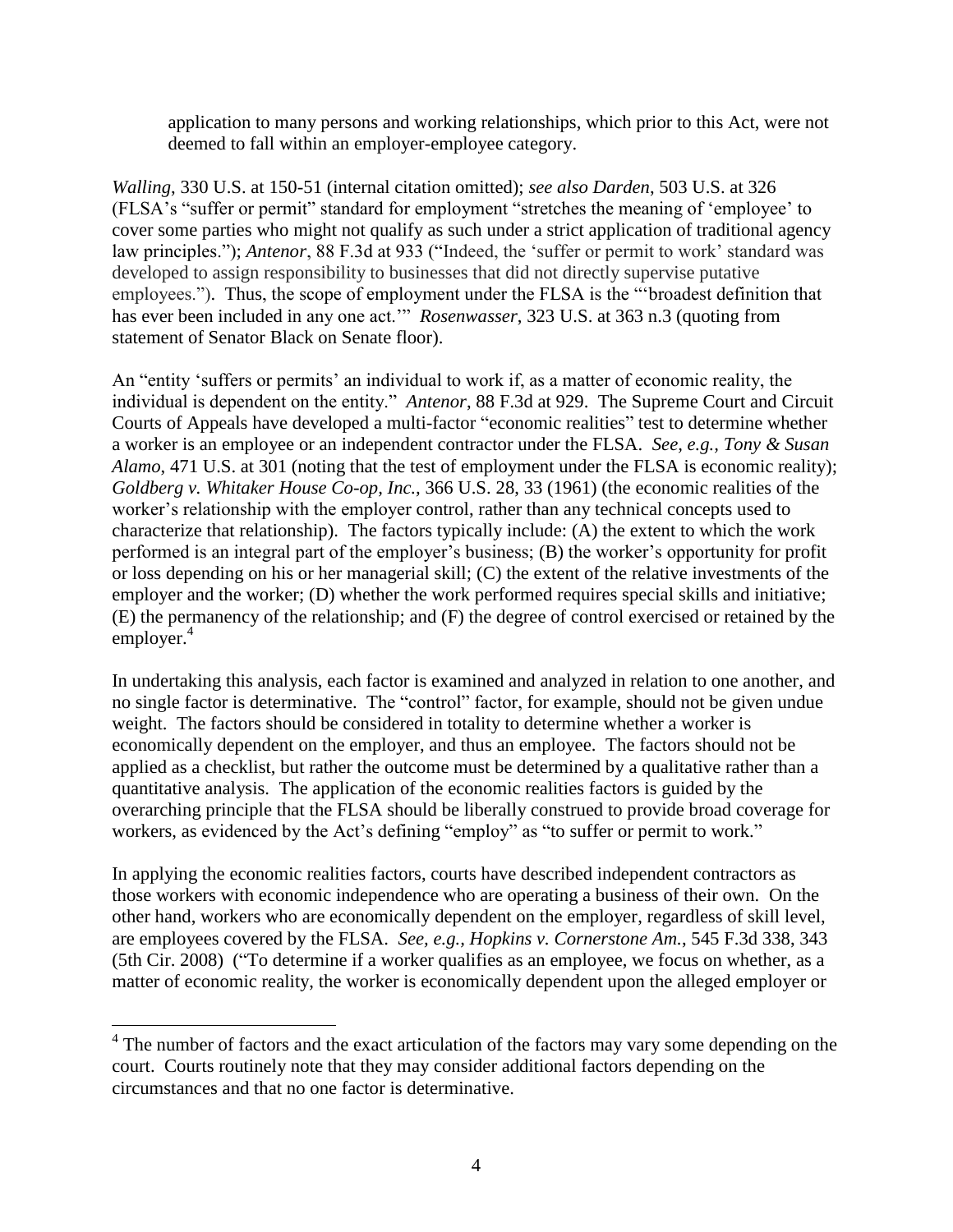is instead in business for himself."); *Baker v. Flint Eng'g & Constr. Co.*, 137 F.3d 1436, 1440 (10th Cir. 1998) (the economic realities of the relationship govern, and the focal point is whether the individual is economically dependent on the business to which he renders service or is, as a matter of economic fact, in business for himself); *Brock v. Superior Care, Inc.*, 840 F.2d 1054, 1059 (2d Cir. 1988) ("The ultimate concern is whether, as a matter of economic reality, the workers depend on someone else's business . . . or are in business for themselves."). "Ultimately, in considering economic dependence, the court focuses on whether an individual is 'in business for himself' or is 'dependent upon finding employment in the business of others.'" *Scantland v. Jeffry Knight, Inc.*, 721 F.3d 1308, 1312 (11th Cir. 2013) (quoting *Mednick v. Albert Enters., Inc.*, 508 F.2d 297, 301-02 (5th Cir. 1975)).

Moreover, the economic realities of the relationship, and not the label an employer gives it, are determinative. Thus, an agreement between an employer and a worker designating or labeling the worker as an independent contractor is not indicative of the economic realities of the working relationship and is not relevant to the analysis of the worker's status. *See, e.g., Scantland*, 721 F.3d at 1311 ("This inquiry is not governed by the 'label' put on the relationship by the parties or the contract controlling that relationship, but rather focuses on whether 'the work done, in its essence, follows the usual path of an employee.'") (quoting *Rutherford Food Corp. v. McComb*, 331 U.S. 722, 729 (1947)); *Superior Care*, 840 F.2d at 1059 ("[E]mployer's self-serving label of workers as independent contractors is not controlling."); *Robicheaux v. Radcliff Material, Inc.*, 697 F.2d 662, 667 (5th Cir. 1983) (explaining that "[a]n employee is not permitted to waive employee status," and affirming that welders were employees despite having signed independent contractor agreements). Likewise, workers who are classified as independent contractors may receive a Form 1099-MISC from their employers. This form simply indicates that the employer engaged the worker as an independent contractor, not that the worker is actually an independent contractor under the FLSA. *See Olson v. Star Lift Inc.*, 709 F. Supp. 2d 1351, 1356 (S.D. Fla. 2010) (worker's receipt of Form 1099-MISC from employer does not weigh in favor of independent contractor status). "Economic realities, not contractual labels, determine employment status for the remedial purposes of the FLSA." *Real v. Driscoll Strawberry Assocs., Inc.*, 603 F.2d 748, 755 (9th Cir. 1979).

The ultimate inquiry under the FLSA is whether the worker is economically dependent on the employer or truly in business for him or herself. If the worker is economically dependent on the employer, then the worker is an employee. If the worker is in business for him or herself (i.e., economically independent from the employer), then the worker is an independent contractor.

# **II. The Economic Realities Factors Guide the Determination Whether the Worker Is Truly an Independent Business or Is Economically Dependent on the Employer**

To help illustrate how the economic realities factors should be properly used to determine whether a worker is truly in business for him or herself, each factor is discussed in detail below. The distinction between workers who are economically dependent on employers and the narrower subset of workers who are truly independent businesspersons must not be eclipsed by a mechanical application of the economic realities test. The analysis whether the factors are met must focus on whether the worker is economically dependent on the employer or truly in business for him or herself. As a district court held in an enforcement action by the Department: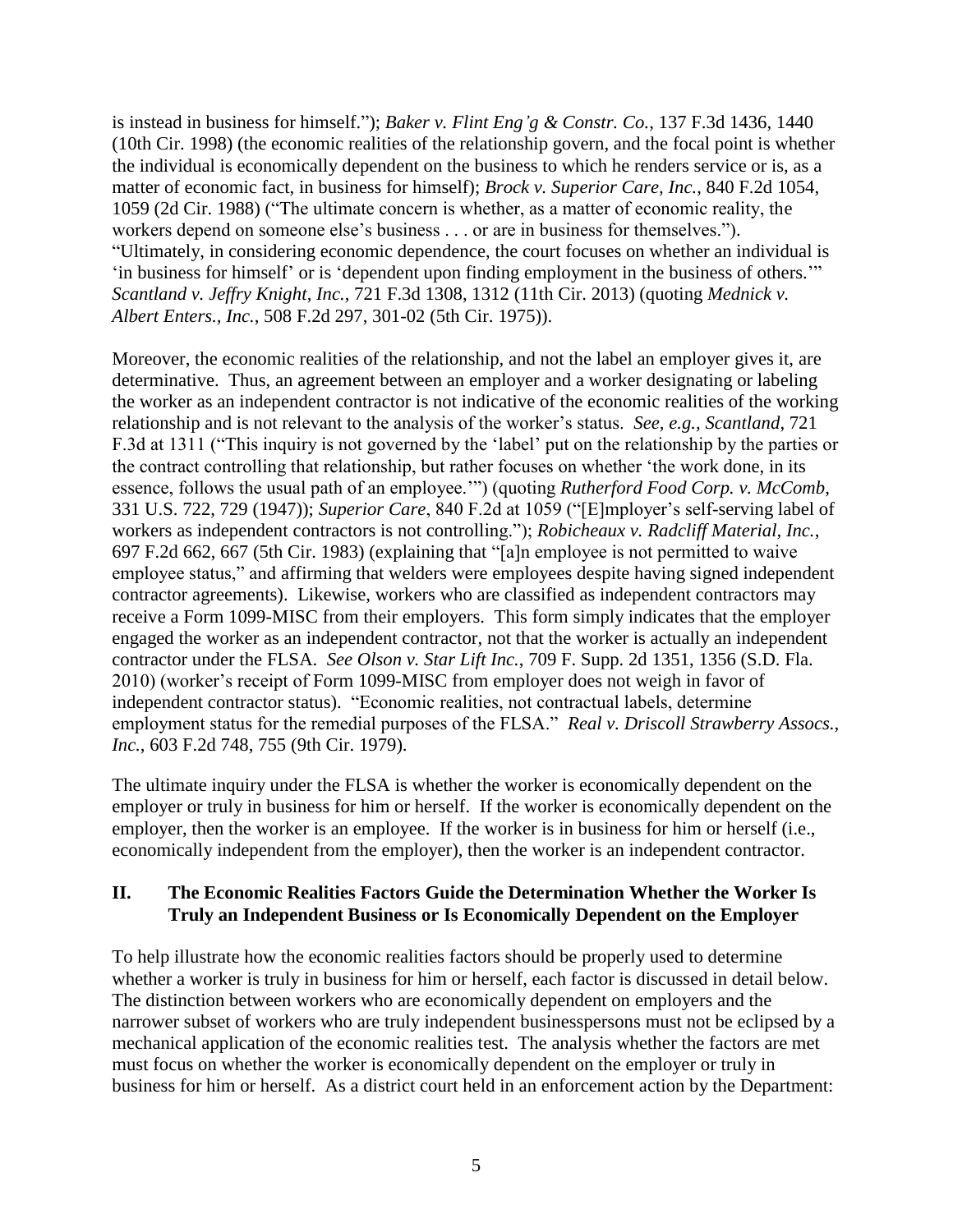These factors are to be considered and weighed against one another in each situation, but there is no mechanical formula for using them to arrive at the correct result. Rather, the factors are simply a tool to assist in understanding individual cases, with the ultimate goal of deciding whether it is economically realistic to view a relationship as one of employment or not.

*Solis v. Cascom, Inc.*, 2011 WL 10501391, at \*4 (S.D. Ohio Sept. 21, 2011); *see also Scantland*, 721 F.3d at 1312 (the economic realities factors "serve as guides, [and] the overarching focus of the inquiry is economic dependence"); *Usery v. Pilgrim Equip. Co., Inc.*, 527 F.2d 1308, 1311 (5th Cir. 1976) (The economic realities factors "are aids—tools to be used to gauge the degree of dependence of alleged employees on the business with which they are connected. It is dependence that indicates employee status. Each test must be applied with that ultimate notion in mind.").

Each factor of the economic realities test is discussed below in order to highlight, using case law and examples, relevant considerations for each factor and how each suggests whether or not there is an employment relationship.

# A. Is the Work an Integral Part of the Employer's Business?

The policy behind the "suffer or permit" statutory language was to bring within the scope of employment workers integrated into an employer's business. If the work performed by a worker is integral to the employer's business, it is more likely that the worker is economically dependent on the employer. *See Rutherford*, 331 U.S. at 729 (workers were employees in part because work was "part of the integrated unit of production"); *Donovan v. DialAmerica Mktg., Inc.*, 757 F.2d 1376, 1385 (3d Cir. 1985) ("workers are more likely to be 'employees' under the FLSA if they perform the primary work of the alleged employer"). A true independent contractor's work, on the other hand, is unlikely to be integral to the employer's business.<sup>5</sup>

Courts have found the "integral" factor to be compelling. *See, e.g., Dole v. Snell*, 875 F.2d 802, 811 (10th Cir. 1989) (holding that work performed by cake decorators "is obviously integral" to the business of selling cakes which are custom decorated); *Sec'y of Labor v. Lauritzen*, 835 F.2d 1529, 1537-38 (7th Cir. 1987) ("It does not take much of a record to demonstrate that picking the pickles is a necessary and integral part of the pickle business . . . ."). Work can be integral to a

 $\overline{a}$  $<sup>5</sup>$  Given that the "integral" factor particularly encompasses the "suffer or permit" standard and</sup> that the Supreme Court in *Rutherford* found the workers in that case to be employees, in part because they were "part of the integrated unit of production," whether the worker's work is an integral part of the employer's business should always be analyzed in misclassification cases. Although a few courts, such as the Fifth Circuit, do not include the "integral" factor in their recitation of the factors that comprise the economic realities test, they nonetheless recognize that the factors comprising the test are not exclusive. *See, e.g., Cromwell v. Driftwood Elec. Contractors, Inc.*, 348 Fed. App'x 57, 59 (5th Cir. 2009) (describing the five factors it identifies as "non-exhaustive"); *Brock v. Mr. W Fireworks, Inc.*, 814 F.2d 1042, 1043 (5th Cir. 1987) (same).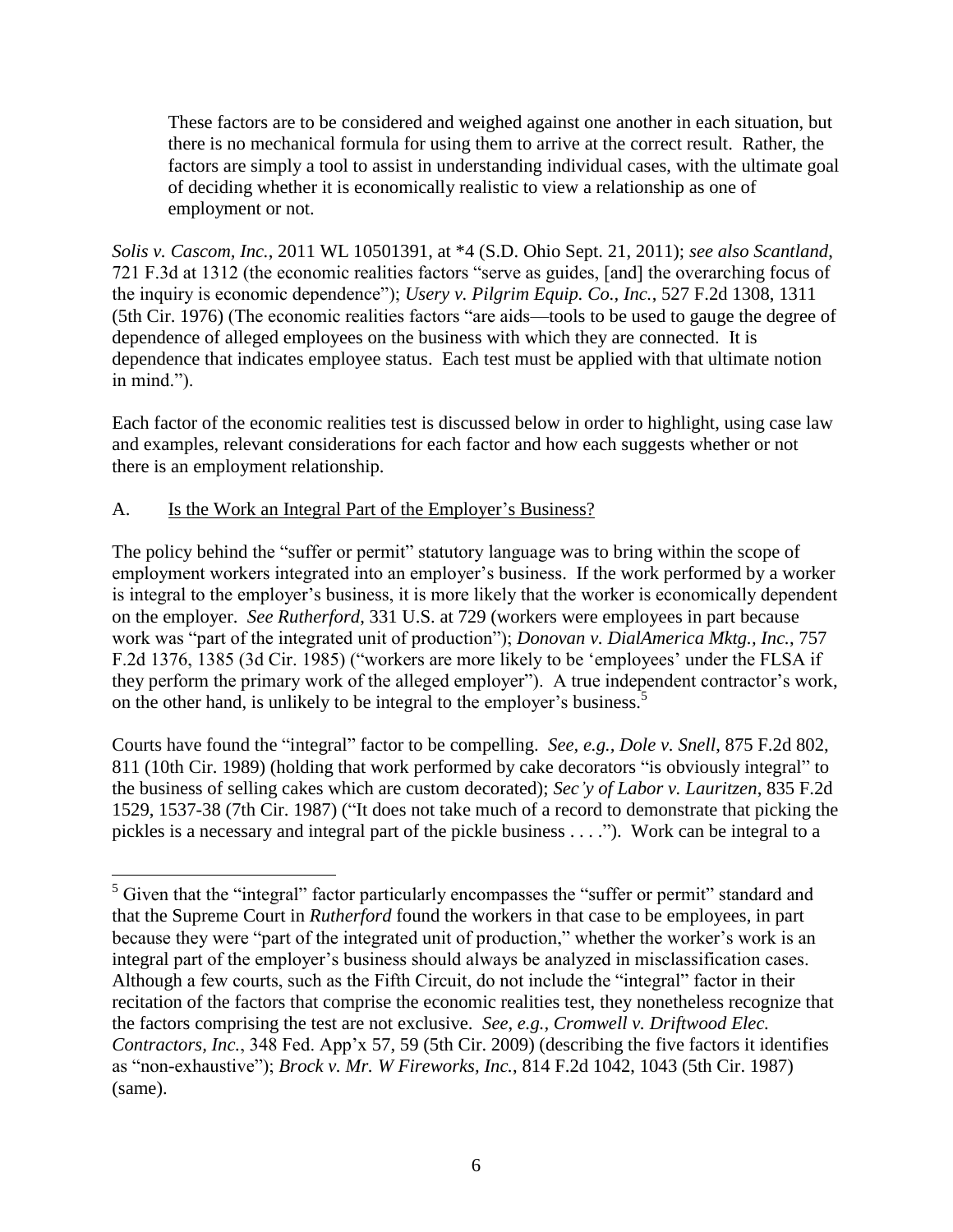business even if the work is just one component of the business and/or is performed by hundreds or thousands of other workers. For example, a worker answering calls at a call center along with hundreds of others is performing work that is integral to the call center's business even if that worker's work is the same as and interchangeable with many others' work. Moreover (and especially considering developments such as telework and flexible work schedules, for example), work can be integral to an employer's business even if it is performed away from the employer's premises, at the worker's home, or on the premises of the employer's customers.

#### **Example:<sup>6</sup>** For a construction company that frames residential homes, carpenters are *integral* to the employer's business because the company is in business to frame homes, and carpentry is an integral part of providing that service.

In contrast, the same construction company may contract with a software developer to create software that, among other things, assists the company in tracking its bids, scheduling projects and crews, and tracking material orders. The software developer is performing work that is *not integral* to the construction company's business, which is indicative of an independent contractor.

# B. Does the Worker's Managerial Skill Affect the Worker's Opportunity for Profit or Loss?

In considering whether a worker has an opportunity for profit or loss, the focus is whether the worker's managerial skill can affect his or her profit and loss.<sup>7</sup> A worker in business for him or herself faces the possibility to not only make a profit, but also to experience a loss. The worker's managerial skill will often affect opportunity for profit or loss beyond the current job, such as by leading to additional business from other parties or by reducing the opportunity for future work. For example, a worker's decisions to hire others, purchase materials and equipment, advertise, rent space, and manage time tables may reflect managerial skills that will affect his or her opportunity for profit or loss beyond a current job.

On the other hand, the worker's ability to work more hours and the amount of work available from the employer have nothing to do with the worker's managerial skill and do little to separate employees from independent contractors—both of whom are likely to earn more if they work more and if there is more work available. *See Scantland*, 721 F.3d at 1316-17 ("Plaintiffs' opportunity for profit was largely limited to their ability to complete more jobs than assigned,

 $\overline{a}$  $6$  The addition or alteration of any of the facts in any of the examples could change the resulting analysis. Additionally, while the examples help illustrate the discussion of several common factors of the economic realities test, no one factor is determinative of whether a worker is an employee or independent contractor.

 $7$  This factor is sometimes articulated as "the degree to which the worker's opportunity for profit and loss is determined by the alleged employer," *Herman v. Express Sixty-Minutes Delivery Serv., Inc.*, 161 F.3d 299, 303 (5th Cir. 1998), or simply as "the worker's opportunity for profit or loss," *Baker*, 137 F.3d at 1440. This factor should not focus, however, just on whether there is opportunity for profit or loss, but rather on whether the worker has the ability to make decisions and use his or her managerial skill and initiative to affect opportunity for profit or loss.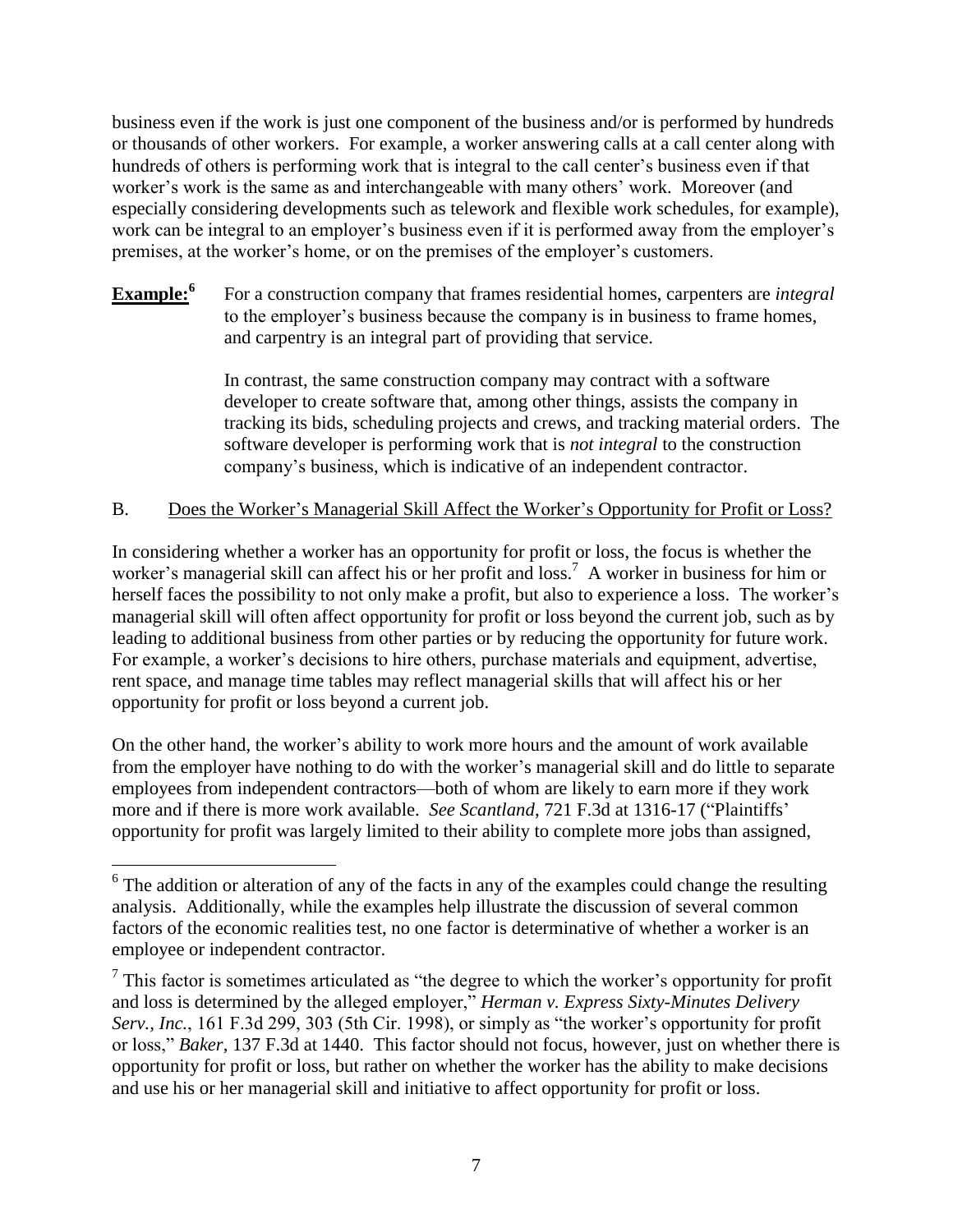which is analogous to an employee's ability to take on overtime work or an efficient piece-rate worker's ability to produce more pieces."). The effect on one's earnings of doing one's job well or working more hours is no different for an independent contractor than it is for an employee. Those considerations are not the product of exercising managerial skill and do not demonstrate that the worker is an independent contractor. As one court said:

There was no opportunity for increased profit or loss depending upon an alleged employee's managerial skill. While the alleged employees were free to work additional hours to increase their income, they had no decisions to make regarding routes, or acquisition of materials, or any facet normally associated with the operation of an independent business.

*Cascom*, 2011 WL 10501391, at \*6; *see also Scantland*, 721 F.3d at 1317 ("An individual's ability to earn more by being more technically proficient is unrelated to an individual's ability to earn or lose profit via his managerial skill, and it does not indicate that he operates his own business."); *Martin v. Selker Bros., Inc.*, 949 F.2d 1286, 1294 (3d Cir. 1991) (opportunity for profit or loss must depend on managerial skills to indicate independent contractor status); *Snell*, 875 F.2d at 810 (cake decorators' "earnings did not depend upon their judgment or initiative, but on the [employer's] need for their work"). $\frac{8}{3}$ 

Consistent with determining whether the worker is in business for him or herself, it is important not to overlook whether there is an opportunity for loss, as a worker truly in business for him or herself faces the possibility of experiencing a loss. *See, e.g., Snell*, 875 F.2d at 810 (possibility of loss is a risk usually associated with independent contractor status, but there was no way for cake decorators to experience a loss, and possible reduction in earnings was not the same as a loss); *Lauritzen*, 835 F.2d at 1536 (migrant farm workers had no possibility for loss of investment, only loss of wages, indicating that they were employees). In sum, in order to inform the determination of whether the worker is in business for him or herself, this factor should not focus on the worker's ability to work more hours, but rather on whether the worker exercises managerial skills and whether those skills affect the worker's opportunity for both profit and loss.

**Example:** A worker provides cleaning services for corporate clients. The worker performs assignments only as determined by a cleaning company; he does not

 8 In *Chao v. Mid-Atlantic Installation Servs., Inc.*, 16 Fed. App'x 104, 106-07 (4th Cir. 2001), the Fourth Circuit identified "the business acumen with which the Installer makes his required capital investments in tools, equipment, and a truck" and the "decision whether to hire his own employees or to work alone" as indicative of the managerial skill that suggests independent contractor status. The court also identified the workers' skill in meeting technical specifications and their ability to control earnings by working more or fewer hours as indicative of managerial skill. *Id.; see also Express Sixty-Minutes*, 161 F.3d at 304 (relying on workers' "ability to choose how much they wanted to work" as indicative of managerial skill). These latter considerations do not helpfully distinguish between workers who are in business for themselves and those who are economically dependent on the employer.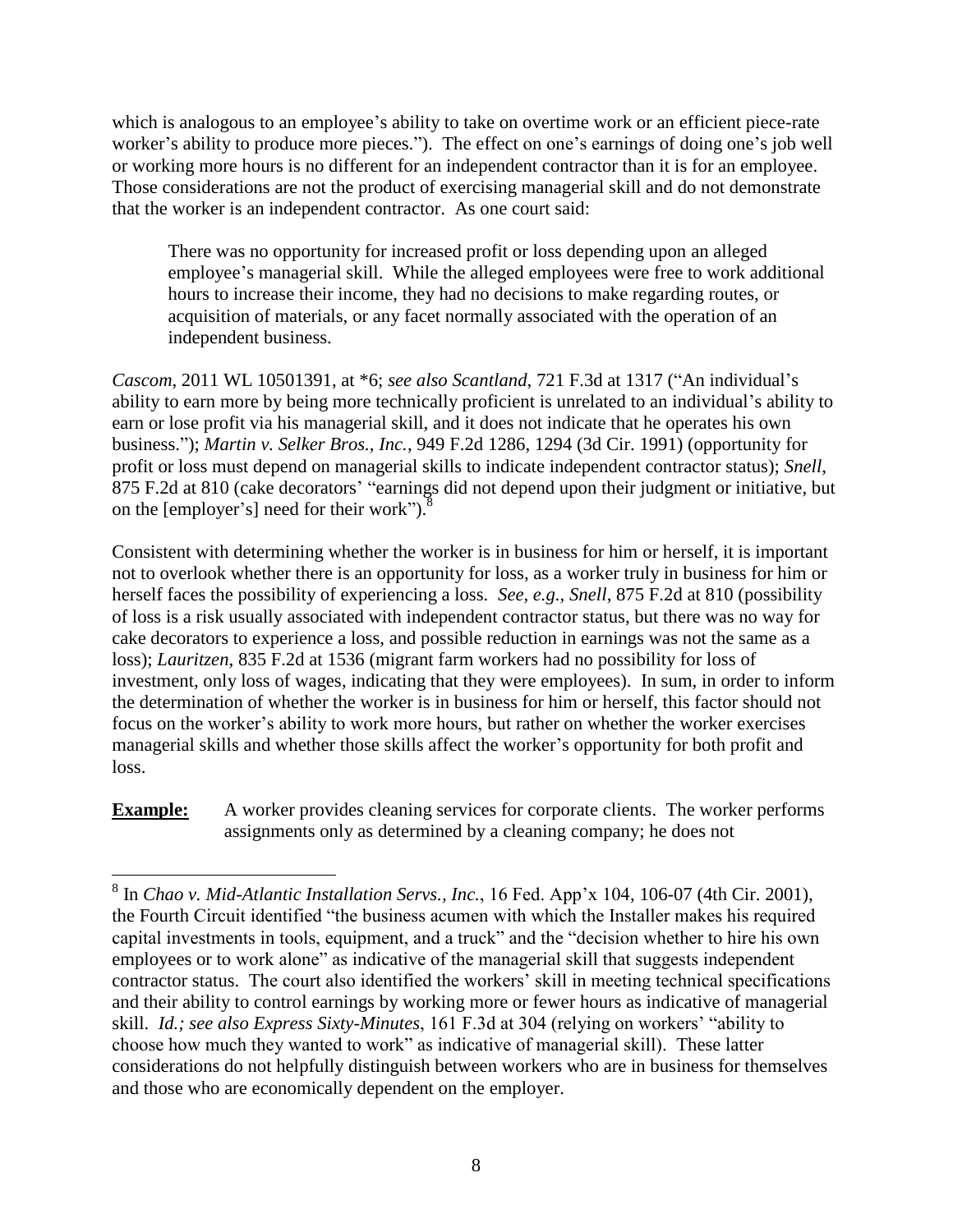independently schedule assignments, solicit additional work from other clients, advertise his services, or endeavor to reduce costs. The worker regularly agrees to work additional hours at any time in order to earn more. In this scenario, the worker *does not exercise managerial skill* that affects his profit or loss. Rather, his earnings may fluctuate based on the work available and his willingness to work more. This lack of managerial skill is indicative of an employment relationship between the worker and the cleaning company.

In contrast, a worker provides cleaning services for corporate clients, produces advertising, negotiates contracts, decides which jobs to perform and when to perform them, decides to hire helpers to assist with the work, and recruits new clients. This worker *exercises managerial skill* that affects his opportunity for profit and loss, which is indicative of an independent contractor.

### C. How Does the Worker's Relative Investment Compare to the Employer's Investment?

Courts also consider the nature and extent of the relative investments of the employer and the worker in determining whether the worker is an independent contractor in business for him or herself. The worker should make some investment (and therefore undertake at least some risk for a loss) in order for there to be an indication that he or she is an independent business. An independent contractor typically makes investments that support a business as a business beyond any particular job. The investment of a true independent contractor might, for example, further the business's capacity to expand, reduce its cost structure, or extend the reach of the independent contractor's market.

Even if the worker has made an investment, it should not be considered in isolation; it is the relative investments that matter. Looking not just to the nature of the investment, but also comparing the worker's investment to the employer's investment helps determine whether the worker is an independent business. If so, the worker's investment should not be relatively minor compared with that of the employer. If the worker's investment is relatively minor, that suggests that the worker and the employer are not on similar footings and that the worker may be economically dependent on the employer.

For example, investing in tools and equipment is not necessarily a business investment or a capital expenditure that indicates that the worker is an independent contractor. *See Snell*, 875 F.2d at 810 (citing cases); *Lauritzen*, 835 F.2d at 1537. Instead, the tools and equipment may simply be necessary to perform the specific work for the employer. Even if the investment is possibly a business investment, the worker's investment must be significant in nature and magnitude relative to the employer's investment in its overall business to indicate that the worker is an independent businessperson. The Tenth Circuit determined, for example, that rig welders' investments in equipped trucks costing between \$35,000 and \$40,000 did not indicate that the rig welders were independent contractors when compared to the employer's investment in its business. *See Baker*, 137 F.3d at 1442 (comparing rig welders' investment to employer's "hundreds of thousands of dollars of equipment at each work site"); *see also Snell*, 875 F.2d at 810-11 (comparing cake decorators' \$400 investment in their tools to employers' business investments, including paying for rent, advertising, operating expenses, and labor, in addition to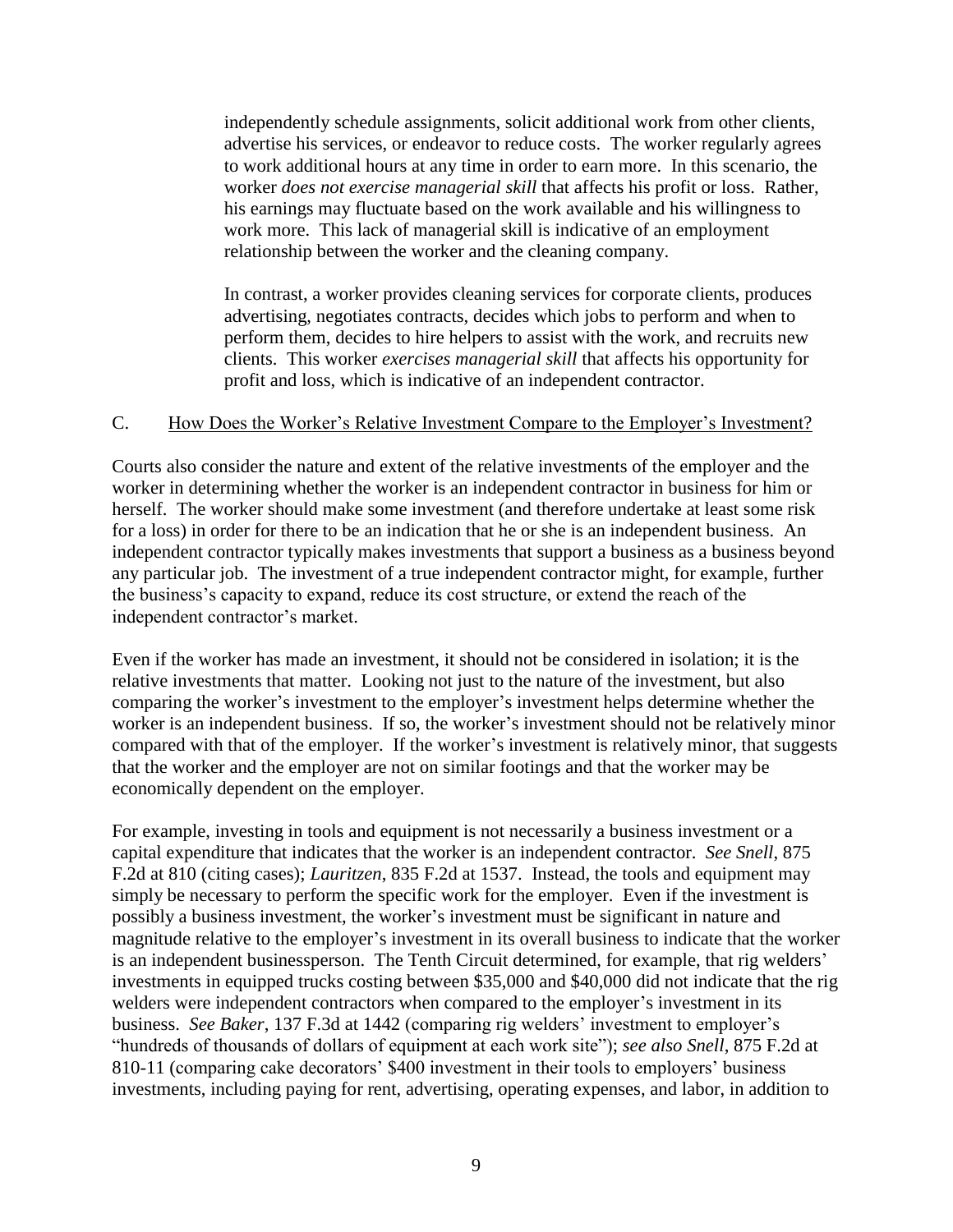supplies and decorating equipment); *Lauritzen*, 835 F.2d at 1537 (reasoning that where workers provided their own gloves, and the employer provided the farm equipment, land, seed, fertilizers, and living quarters, their work was not independent of the employer); *Hopkins*, 545 F.3d at 344 (comparing each worker's individual investment to employer's overall investment in the business); *Real v. Driscoll Strawberry Assocs., Inc.*, 603 F.2d 748, 755 (9th Cir. 1979) (strawberry growers' investment in light equipment, including hoes, shovels, and picking carts was "minimal in comparison" with employer's total investment in land and heavy machinery).

An analysis of the workers' investment, even if that investment is substantial, without comparing it to the employer's investment is not faithful to the ultimate determination of whether the worker is truly an independent business.<sup>9</sup> Moreover, an analysis that compares the worker's investment to the employer's investment—but only to the employer's investment in the particular job performed by the worker—likewise disregards the ultimate determination by examining only a piece of the employer's business for the comparison.

**Example:** A worker providing cleaning services for a cleaning company is issued a Form 1099-MISC each year and signs a contract stating that she is an independent contractor. The company provides insurance, a vehicle to use, and all equipment and supplies for the worker. The company invests in advertising and finding clients. The worker occasionally brings her own preferred cleaning supplies to certain jobs. *In this scenario, the relative investment of the worker as compared to the employer's investment is indicative of an employment relationship between the worker and the cleaning company.* The worker's investment in cleaning supplies does little to further a business beyond that particular job.

> A worker providing cleaning services receives referrals and sometimes works for a local cleaning company. The worker invests in a vehicle that is not suitable for personal use and uses it to travel to various worksites. The worker rents her own space to store the vehicle and materials. The worker also advertises and markets her services and hires a helper for larger jobs. She regularly (as opposed to on a job-by-job basis) purchases material and equipment to provide cleaning services and brings her own equipment (vacuum, mop, broom, etc.) and cleaning supplies to each worksite. Her level of investments is similar to the investments of the local cleaning company for whom she sometimes works. *These types of investments may be indicative of an independent contractor*.

# D. Does the Work Performed Require Special Skill and Initiative?

A worker's business skills, judgment, and initiative, not his or her technical skills, will aid in determining whether the worker is economically independent. "[T]he fact that workers are skilled is not itself indicative of independent contractor status." *Superior Care*, 840 F.2d at

 $\overline{a}$ <sup>9</sup> *Cf. Mid-Atlantic Installation*, 16 Fed. App'x at 107 (analyzing workers' investment without comparing it to employer's investment); *Freund v. Hi-Tech Satellite, Inc.*, 185 Fed. App'x 782, 783-84 (11th Cir. 2006) (same).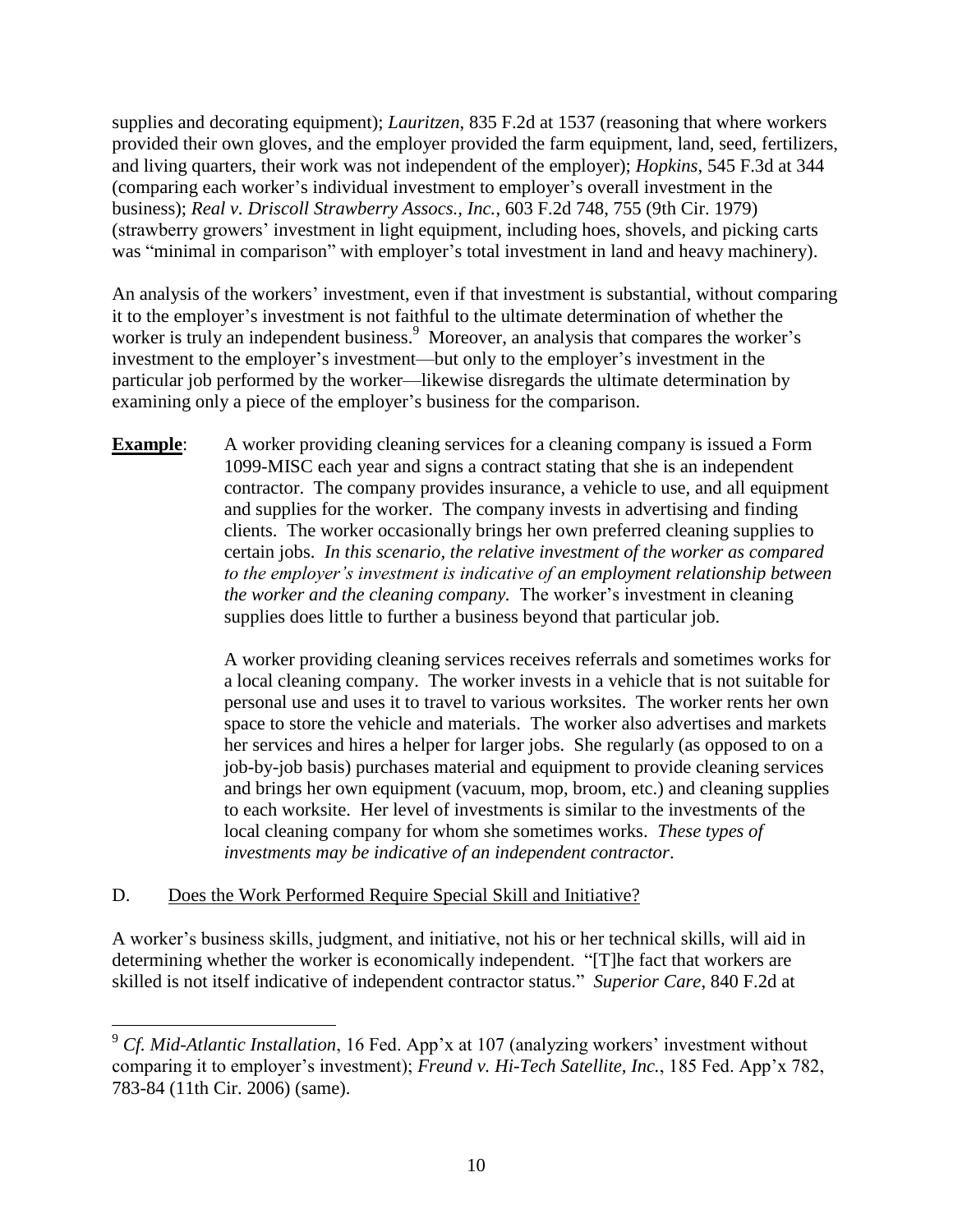1060. Even specialized skills do not indicate that workers are in business for themselves, especially if those skills are technical and used to perform the work. *See id*. Accordingly, the conclusion that the skills of installing cable are indicative of independent contractor status because the skills are "akin to those of carpenters, construction workers, and electricians, who are usually considered independent contractors," *Mid-Atlantic Installation*, 16 Fed. App'x at 107, overlooks whether the worker is exercising business skills, judgment, or initiative. The technical skills of cable installers, carpenters, construction workers, and electricians, for example, even assuming that they are special, $10$  are not themselves indicative of any independence or business initiative. *See Selker Bros.*, 949 F.2d at 1295 ("the use of special skills is not itself indicative of independent contractor status, especially if the workers do not use those skills in any independent way"); *Superior Care*, 840 F.2d at 1060 (for skills to be indicative of independent contractor status, they should be used in some independent way, such as demonstrating business-like initiative); *Express Sixty-Minutes*, 161 F.3d at 305 (efficiency in performing work is not initiative indicative of independent contractor status); *Lauritzen*, 835 F.2d at 1537 ("Skills are not the monopoly of independent contractors."). Only carpenters, construction workers, electricians, and other workers who operate as independent businesses, as opposed to being economically dependent on their employer, are independent contractors.

**Example:** A highly skilled carpenter provides carpentry services for a construction firm; however, such skills are not exercised in an independent manner. For example, the carpenter does not make any independent judgments at the job site beyond the work that he is doing for that job; he does not determine the sequence of work, order additional materials, or think about bidding the next job, but rather is told what work to perform where. In this scenario, the carpenter, although highlyskilled technically, is *not demonstrating the skill and initiative of an independent contractor* (such as managerial and business skills). He is simply providing his skilled labor.

> In contrast, a highly skilled carpenter who provides a specialized service for a variety of area construction companies, for example, custom, handcrafted cabinets that are made-to-order, may be demonstrating the *skill and initiative of an independent contractor* if the carpenter markets his services, determines when to order materials and the quantity of materials to order, and determines which orders to fill.

 $\overline{a}$  $10$  A district court determined that the cable installation at issue in that case "did not require a special skill" and could be learned by workers with no experience in the field after six weeks of training. *Cascom*, 2011 WL 10501391, at \*6; *see also Scantland*, 721 F.3d at 1318 (cable installers admitted that they were skilled workers; however, "[t]he meaningfulness of this skill as indicating that [they] were in business for themselves or economically independent . . . is undermined by the fact that [the employer] provided most [of them] with their skills"); *Keller v. Miri Microsystems LLC*, 781 F.3d 799, 809-810 (6th Cir. 2015) (denying summary judgment and contrasting carpenters, who have "unique skill, craftsmanship, and artistic flourish," with cable technicians who do not need "unique skills" but rather are selected on the basis of availability and location).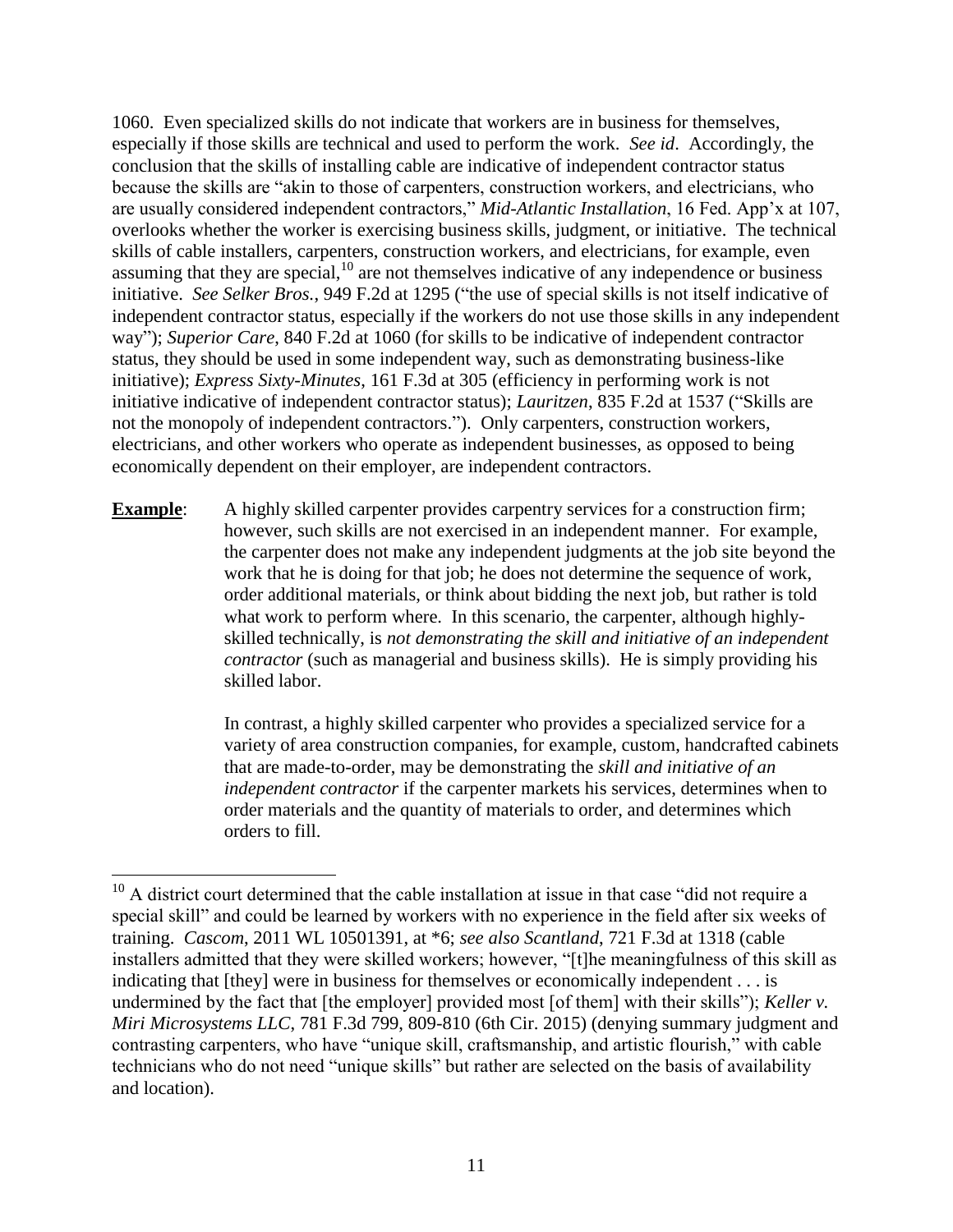### E. Is the Relationship between the Worker and the Employer Permanent or Indefinite?

Permanency or indefiniteness in the worker's relationship with the employer suggests that the worker is an employee. After all, a worker who is truly in business for him or herself will eschew a permanent or indefinite relationship with an employer and the dependence that comes with such permanence or indefiniteness. Most workers are engaged on a permanent or indefinite basis (for example, the typical at-will employee). Even if the working relationship lasts weeks or months instead of years, there is likely some permanence or indefiniteness to it as compared to an independent contractor, who typically works one project for an employer and does not necessarily work continuously or repeatedly for an employer. *See, e.g., DialAmerica Mktg.*, 757 F.2d at 1384-85 (correcting district court for ignoring fact that workers worked continuously for the employer and that such evidence indicates that workers were employees); *Cascom*, 2011 WL 10501391, at \*6 (workers who "worked until they quit or were terminated" had relationship "similar to an at-will employment arrangement").

However, a lack of permanence or indefiniteness does not automatically suggest an independent contractor relationship, and the reason for the lack of permanence or indefiniteness should be carefully reviewed to determine if the reason is indicative of the worker's running an independent business. As the Second Circuit noted, neither working for other employers nor not relying on the employer as his or her primary source of income transform the worker into the employer's independent contractor. *See Superior Care*, 840 F.2d at 1060. The key is whether the lack of permanence or indefiniteness is due to "operational characteristics intrinsic to the industry" (for example, employers who hire part-time workers or use staffing agencies<sup>11</sup>) or the worker's "own business initiative." *Id.* at 1060-61 ("the fact that these nurses are a transient work force reflects the nature of their profession and not their success in marketing their skills independently"); *see also Mr. W Fireworks*, 814 F.2d at 1054 ("We thus hold that when an industry is seasonal, the proper test for determining permanency of the relationship is not whether the alleged employees returned from season to season, but whether the alleged employees worked for the entire operative period of a particular season."). A worker's lack of a permanent or indefinite relationship with an employer is indicative of independent contractor status if it results from the worker's own independent business initiative. *See Superior Care*, 840 F.2d at 1060-61*.*

 $\overline{a}$ 

<sup>11</sup> *See, e.g., Solis v. A+ Nursetemps, Inc.*, 2013 WL 1395863, at \*7 (M.D. Fla. Apr. 5, 2013) (holding that nurses were employees of a temporary health care staffing agency; although nurses "enjoy[ed] a degree of flexibility . . . not shared by many in the work force," had "an enhanced ability to 'moonlight' by working for more than one [staffing] agency at a time," and had some flexibility in choosing "when and where to make themselves available for work," the court concluded that when the nurses were working on assignment for the staffing agency they were, during those work weeks, its employees).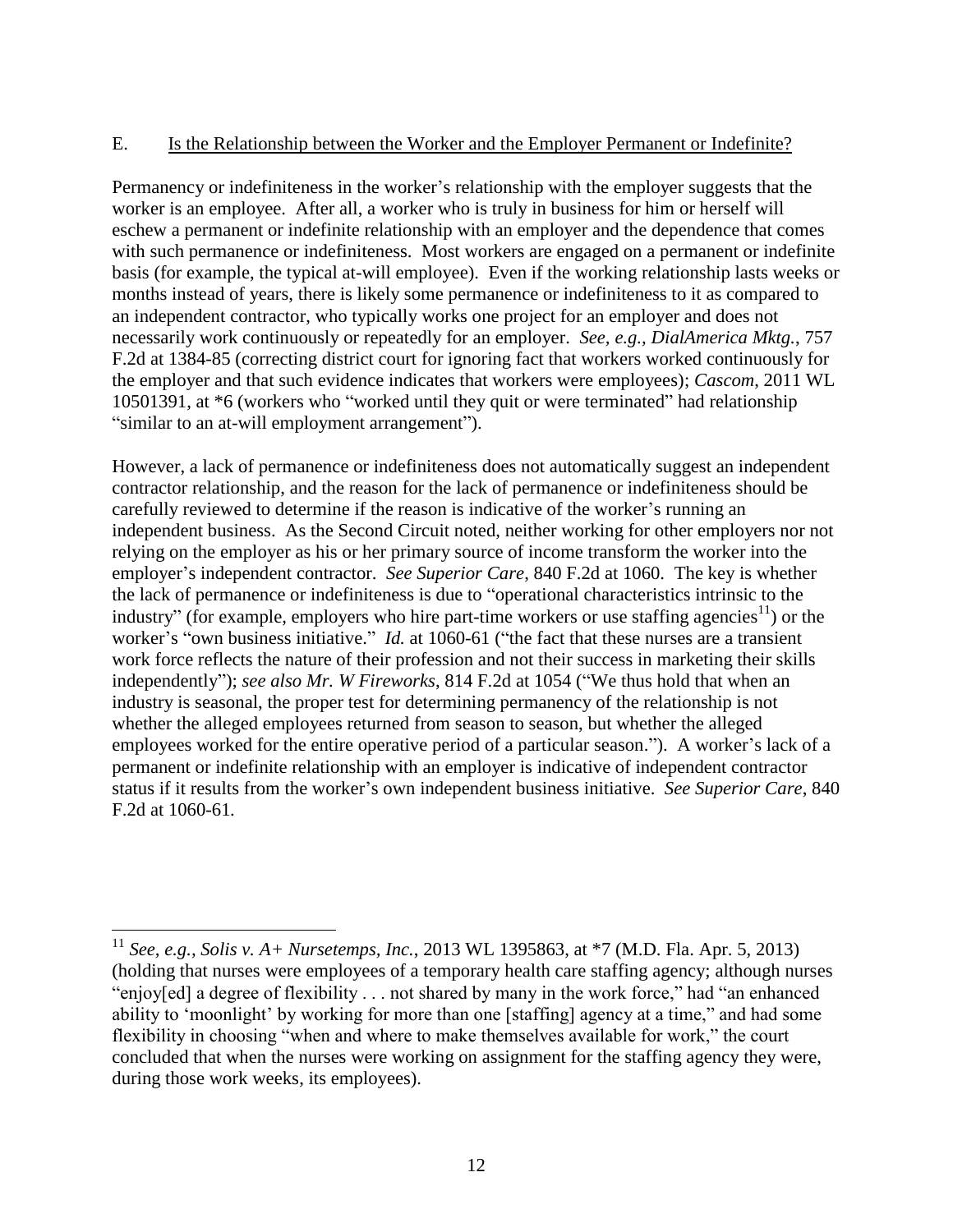**Example**: 12 An editor has worked for an established publishing house for several years. Her edits are completed in accordance with the publishing house's specifications, using its software. She only edits books provided by the publishing house. This scenario *indicates a permanence to the relationship* between the editor and the publishing house that is indicative of an employment relationship.

> Another editor has worked intermittently with fifteen different publishing houses over the past several years. She markets her services to numerous publishing houses. She negotiates rates for each editing job and turns down work for any reason, including because she is too busy with other editing jobs. This *lack of permanence* with one publishing house is indicative of an independent contractor relationship.

# F. What is the Nature and Degree of the Employer's Control?

 $\overline{a}$ 

As with the other economic realities factors, the employer's control should be analyzed in light of the ultimate determination whether the worker is economically dependent on the employer or truly an independent businessperson. The worker must control meaningful aspects of the work performed such that it is possible to view the worker as a person conducting his or her own business. *See Scantland*, 721 F.3d at 1313 ("'Control is only significant when it shows an individual exerts such a control over a meaningful part of the business that she stands as a separate economic entity.'") (quoting *Pilgrim Equip.*, 527 F.2d at 1312-13); *Baker*, 137 F.3d at 1441. And the worker's control over meaningful aspects of the work must be more than theoretical—the worker must actually exercise it. *See, e.g., Snell*, 875 F.2d at 808; *Mr. W Fireworks*, 814 F.2d at 1047 ("it is not what the operators *could* have done that counts, but as a matter of economic reality what they actually *do* that is dispositive") (emphases in original).

For example, an employer's lack of control over workers is not particularly telling if the workers work from home or offsite. As the Third Circuit explained in *DialAmerica Marketing*, the fact that the workers could control the hours during which they worked and that they were subject to little direct supervision was unsurprising given that such facts are typical of homeworkers and thus largely insignificant in determining their status. *See* 757 F.2d at 1384 ("The district court therefore misapplied and overemphasized the right-to-control factor in its analysis."); *see also Superior Care*, 840 F.2d at 1060 ("An employer does not need to look over his workers' shoulders every day in order to exercise control."); *Antenor*, 88 F.3d at 933 (The "courts have found economic dependence under a multitude of circumstances where the alleged employer exercised little or no control or supervision over the putative employees."). Moreover, workers' control over the hours when they work is not indicative of independent contractor status. *See, e.g., Snell*, 875 F.2d at 806 ("Of course, flexibility in work schedules is common to many

 $12$  This factor helps illustrate how no one factor alone is determinative of the economic realities of the relationship between a worker and an employer and how it can be difficult to isolate one factor. Here, the example necessarily includes relevant facts beyond just the permanence or indefiniteness of the editors' relationships with the publishing houses to illustrate the existence, or not, of an employment relationship.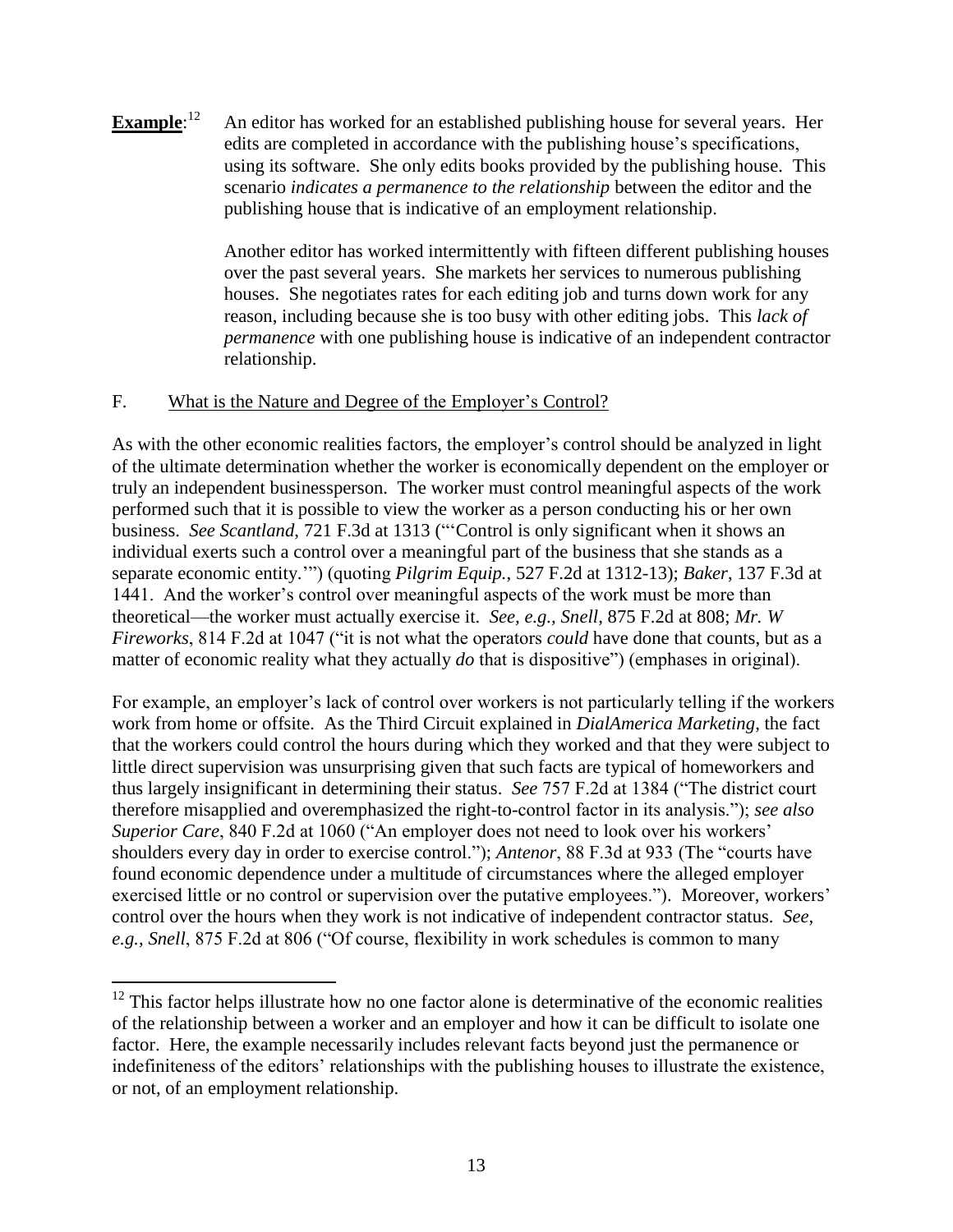businesses and is not significant in and of itself."); *Doty v. Elias*, 733 F.2d 720, 723 (10th Cir. 1984) ("A relatively flexible work schedule alone, however, does not make an individual an independent contractor rather than an employee.").

Technological advances and enhanced monitoring mechanisms may encourage companies to engage workers not as employees yet maintain stringent control over aspects of the workers' jobs, from their schedules, to the way that they dress, to the tasks that they carry out. Some employers assert that the control that they exercise over workers is due to the nature of their business, regulatory requirements, or the desire to ensure that their customers are satisfied. However, control exercised over a worker, even for any or all of those reasons, still indicates that the worker is an employee. As the Eleventh Circuit explained:

[The employer] also argues that its quality control measures and regulation of schedules stemmed from "the nature of the business" and are therefore not the type of control that is relevant to the economic dependence inquiry. We disagree. The economic reality inquiry requires us to examine the nature and degree of the alleged employer's control, not why the alleged employer exercised such control. Business needs cannot immunize employers from the FLSA's requirements. If the nature of a business requires a company to exert control over workers to the extent that [the employer] has allegedly done, then that company must hire employees, not independent contractors.

*Scantland*, 721 F.3d at 1316. Thus, the nature and degree of the employer's control must be examined as part of determining the ultimate question whether the worker is economically dependent on the employer.

Finally, the "control" factor should not play an oversized role in the analysis of whether a worker is an employee or an independent contractor. All possibly relevant factors should be considered, and cases must not be evaluated based on the control factor alone. *See, e.g., Superior Care, Inc.*, 840 F.2d at 1059 ("No one of these factors is dispositive; rather, the test is based on a totality of the circumstances."). As discussed above, the FLSA's statutory definitions (including "suffer or permit") rejected the common law control test for determining employment that was prevalent at the time. *See Walling*, 330 U.S. at 150-51; *Darden*, 503 U.S. at 326. Indeed, the FLSA covers workers of an employer even if the employer does not exercise the requisite control over the workers, assuming the workers are economically dependent on the employer. The control factor should not overtake the other factors of the economic realities test, and like the other factors, it should be analyzed in the context of ultimately determining whether the worker is economically dependent on the employer or an independent business.

**Example**: A registered nurse who provides skilled nursing care in nursing homes is listed with Beta Nurse Registry in order to be matched with clients. The registry interviewed the nurse prior to her joining the registry, and also required the nurse to undergo a multi-day training presented by Beta. Beta sends the nurse a listing each week with potential clients and requires the nurse to fill out a form with Beta prior to contacting any clients. Beta also requires that the nurse adhere to a certain wage range and the nurse cannot provide care during any weekend hours. The nurse must inform Beta if she is hired by a client and must contact Beta if she